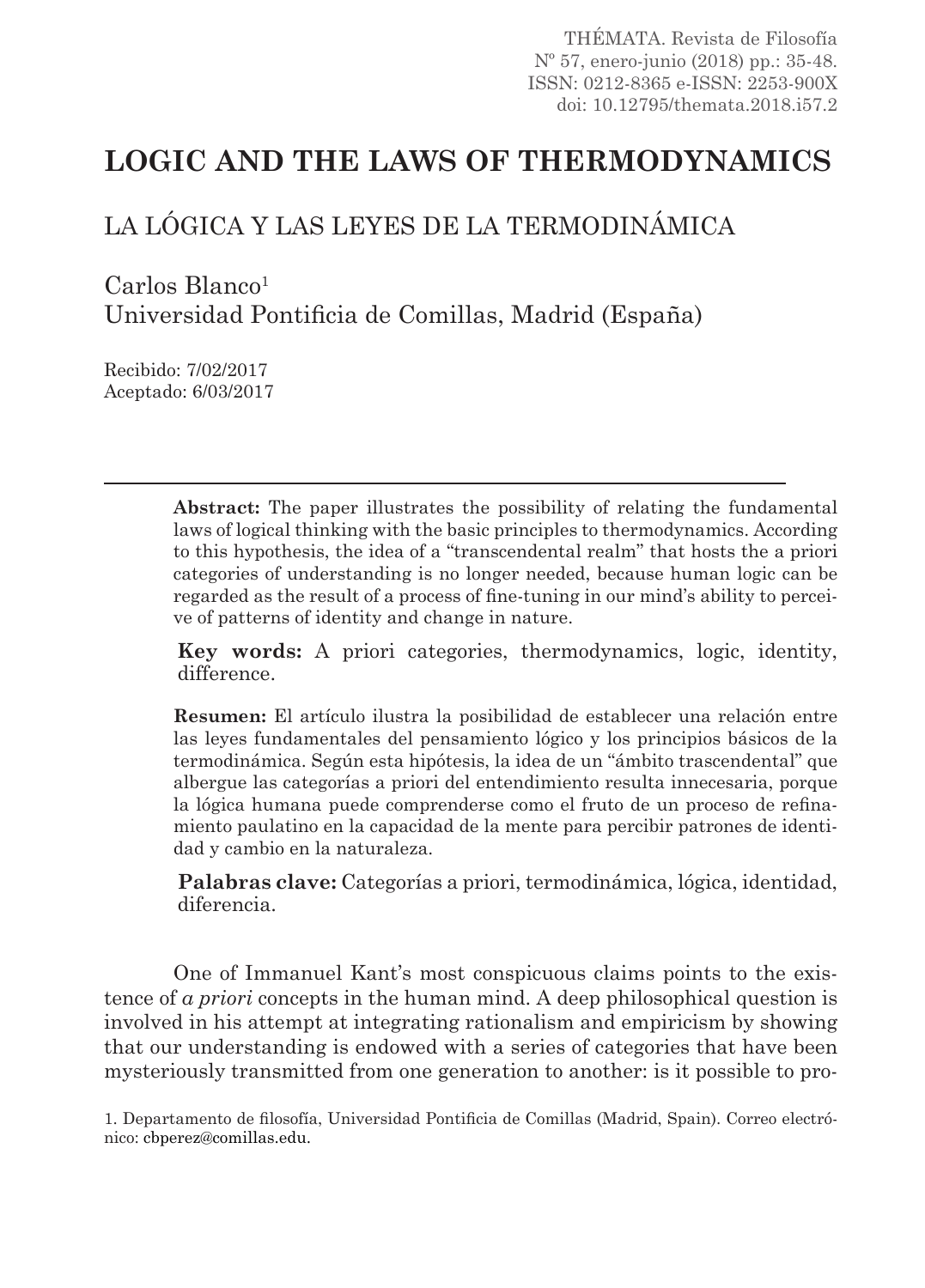ve that there are *a priori* categories inside the human spirit? In case it is, what is their scope and what are their limits?

The importance of Kant's transcendental deduction has been outlined by several authors.<sup>2</sup> In fact, over the last decades there has been a renewed interest in Kant's transcendental argument.<sup>3</sup> In light of contemporary literature, it is clear that studying this dimension of Kant's epistemology is essential for grasping the nature of his entire philosophical project.<sup>4</sup> However, even the advocators of Kant's approach, like Henry Allison, admit that his transcendental deduction of categories is one of the most disputed elements of his theory of knowledge.<sup>5</sup>

In the section called "transcendental analytics" of his *Critique of Pure Reason*, Kant states that the goal of his research resides in decomposing the totality of our  $a^{\epsilon}$  *priori* knowledge into the elements of pure knowledge that are present in our understanding. Reading the works of David Hume had helped him awake from his long dogmatic dream: the belief that the traditional concepts of Metaphysics were capable of broadening our knowledge of the empirical world. Hume's critique made him realize that these notions are mere instruments of understanding, whose use does not lead us into any reliable result unless it is conjugated with the data drawn from experience. Purely speculative Metaphysics builds a prison of concepts; it cannot follow the path of rigorous and convincing science. The only valid and testable knowledge stems from the study of empirical reality, although Kant, still strongly attached to the ideal of a science blessed with the power to reach the levels of universality and certitude that empirical reality cannot offer, thinks that the human mind possesses a set of innate categories. When rightly articulated with the information extracted from physical reality (Van Cleve argues that Kant's transcendental deduction manifests the intrinsic necessity of applying the

<sup>2.</sup> Cf. Förster, E. (ed.): *Kant's Transcendental Deductions*. Stanford: Stanford University Press, 1989.

<sup>3.</sup> Cf. Bossart, W.H.: "Kant's Transcendental Deduction" in *Kant-Studien* 68, 1977, pp. 383- 403; Ameriks, K.: "Kant's transcendental deduction as a regressive argument" in *Kant-Studien* 69, 1978, pp. 273-287.

<sup>4.</sup> Cf. Stepanenko, P.: *Categorías y Autoconciencia en Kant. Antecedentes y Objetivos de la Deducción Trascendental de las Categorías*. Mexico City: UNAM, 2000; Strawson, P.F.: *The Bound of Sense. An Essay on Kant's Critique of Pure Reason.* London: Methuen, 1973.

<sup>5.</sup> Cf. Allison, H.: *Kant's Transcendental Idealism: An Interpretation and Defense*. New Haven: Yale University Press, 2004, p. 134.

<sup>6.</sup> Cf. Kant, I.: *Critique of Pure Reason.* Cambridge: Cambridge University Press, 1998, 201ss.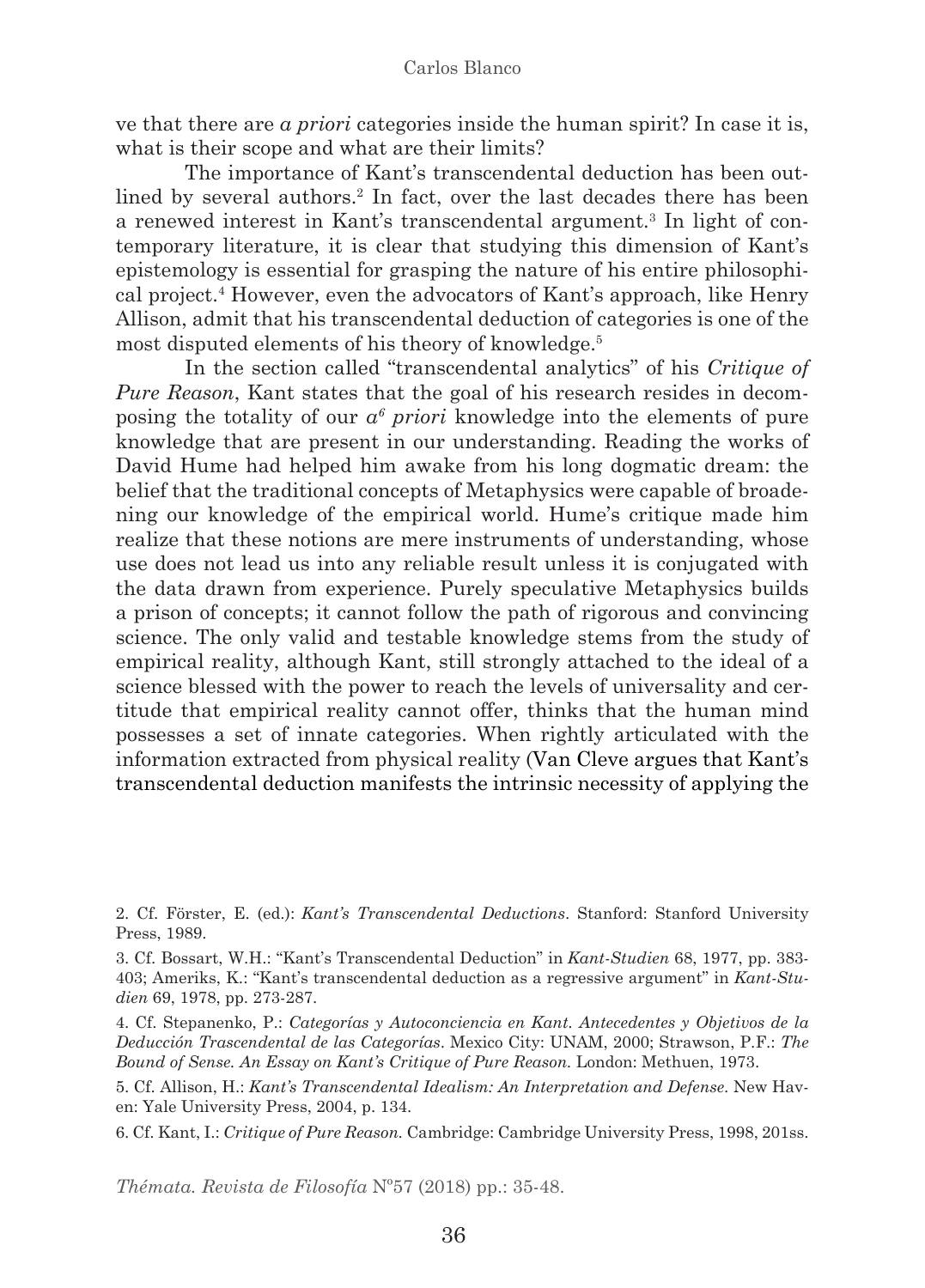categories to experience)<sup>7</sup> , these notions establish the foundation for the possibility of any science worthy of such a name, at least in Kant's terms.

We know that the Sun has risen today, but how can we be sure that the light of dawn will also appear tomorrow? Through induction, through the accumulation of experiences, we can only achieve moral certitude based upon custom. Induction is therefore incapable of dissipating the skeptical phantoms conjured by Hume. Kant is looking for absolute certainty, and in this passionate search of universal validity induction is ostensibly unable to satisfy his high aspirations. The quest for pure concepts inserted in the human mind, virginal ideas that remain unpolluted by the arbitrariness and mutability of the sensible world, is so narrowly connected with his ideals of universality and certitude that it is sometimes difficult to discover whether Kant bases his analysis upon the objective investigation on the nature of the human mind or whether he is moved by a profound (yet ungrounded) emotional adherence to these epistemological values. In any case, his transcendental analytics will try to systematically elucidate these elementary concepts, capable of covering the totality of pure understanding.

In his *Metaphysics* (book V, chapter 7), Aristotle had elaborated a list of categories or basic modes of attribution, but Kant considers his casting too vague and imprecise, the fruit of an exercise of trial and error rather than the result of a methodological inquiry. In his opinion, it must be possible to discover the set of basic categories inherent to any human understanding, the "software" with which our minds are endowed since the beginning and whose concepts integrate a unitary whole. These categories emerge as the operating rules into whose realm any possible object of the human experience is subsumed: they underlie all forms of judgment. As operators of understanding, categories generate judgments and they also imply a judgment about reality.

One of the presuppositions of Kant's argument is the following: if it exists, this catalog of categories must be coherent and systematic, as pieces harmonized into a congruent mosaic. Let us agree on this audacious presupposition (increasingly dubious as we experience how volatile and incoherent the judgments of man can be, even the most elementary ones, even those reminiscent of the solidity of logic), for we shall show that the principal problem with Kant's attempt lies in the rigidity of his system, regarded by him as a self-subsisting unity. In case of being feasible, this option would simply curtail the possibilities of real human progress: our mind could not escape from a set of inexorable categories bounded to its

<sup>7.</sup> Cf. Van Cleve, J.: *Problems from Kant*. Oxford, Oxford University Press, 1999; for a discussion, cf. Gomes, A.: "Is Kant's transcendental deduction of the categories fit for purpose?" in *Kantian Review* 15/2, 2010, pp. 118-137.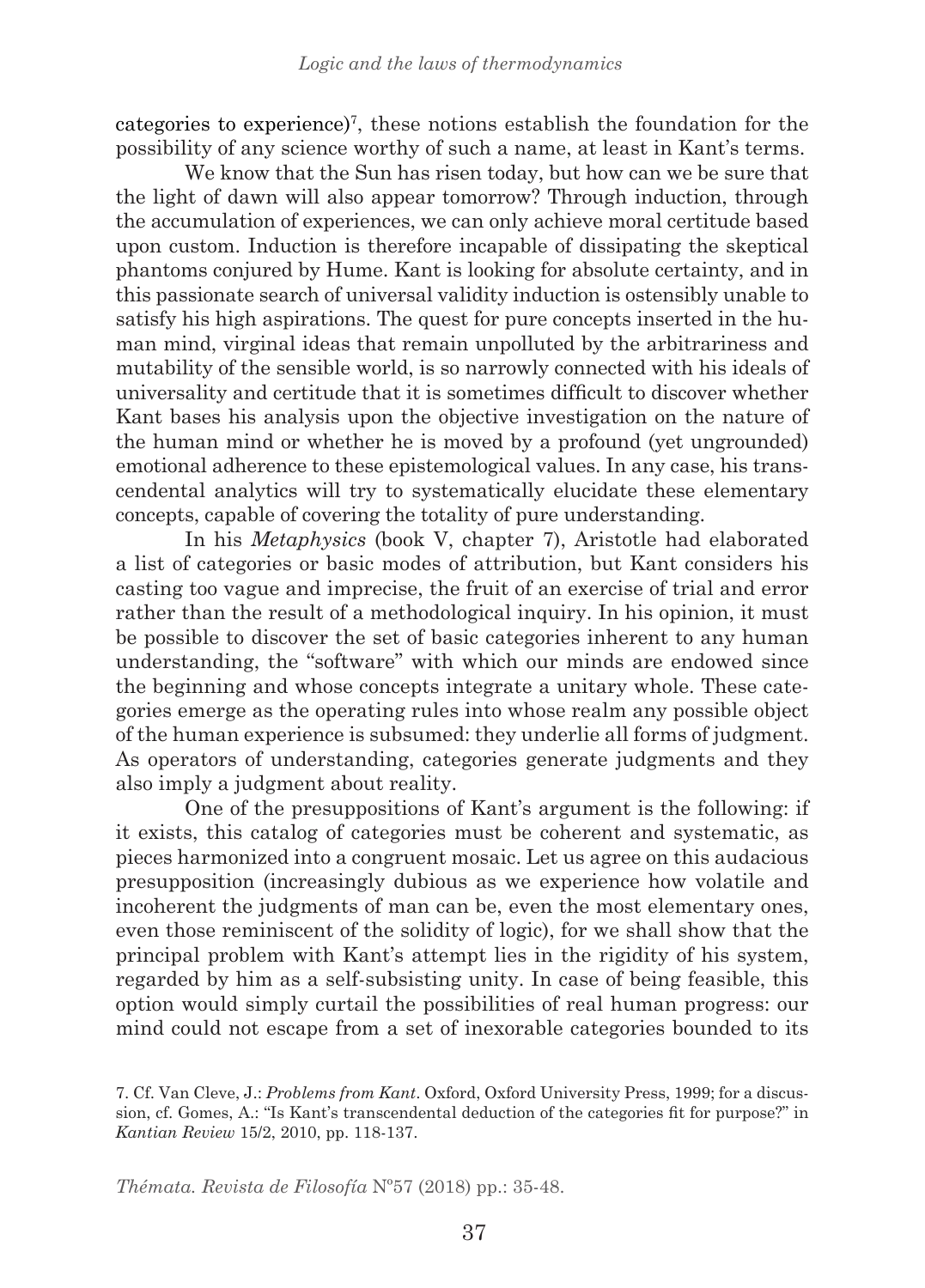understanding. No force could rescue us from this obscure prison of innate categories promulgated by nature through arcane decrees, and the evidence that the human being can conceive of spheres of reality and thought unimaginable for our ancestors would seem a Parmenidean illusion.

Kant's strategy to unveil the hard core of these *a priori* concepts that sustain universality and certitude in knowledge departs from studying the modes of judgment. A judgment is a "representation of a representation of an object"8 : a function that ordains different representations on the basis of a common representation. When I judge something, I link a subject to a predicate. However, how is it possible to ascertain that we have obtained *all* the representations from an exhaustive analysis of the modes of judgment? How can we know that all these hypothetical categories are actually elementary, instead of stemming from a combination of more basic forms of judgment? The distillation of Kant's effort to identify the fundamental categories of the human mind leads us to twelve concepts: three categories of quantity (unity, plurality, totality); three categories of quality (reality, negation, limitation); three categories of relation (inherence and subsistence, causality and dependence, community); three categories of modality (possibility-impossibility, existence-inexistence, necessity-contingency).

However, there is a clear asymmetry between categories. In fact, there is a hierarchy of categories which is not highlighted by Kant. Three of the fundamental categories cannot be reduced into any other one: being, possibility, non-being. The whole realm of thought falls into a basic duality (being and non-being) and the sphere of possibilities as the infinite set of intermediary degrees between being and non-being. The other categories, any other concept that we feel tempted to regard as an elementary notion, is hierarchically subordinated to the spectrum which, from being to non-being, comprehends the realm of the possible. This idea resonates in Parmenides' identification of true knowledge with the concept of being, although he did not pay sufficient attention to the vast chain of intermediary degrees between being and non-being that are also susceptible to knowledge.

Hence, the primary opposition between being and non-being constitutes the fundamental category of the human mind. The other categories investigated by Kant emanate from this distinction through various combinations, as we shall show. His transcendental deduction is therefore essentially mistaken, for it does not contemplate the hierarchy of categories in an appropriate way.

If the human mind uses some basic rules of operation, there must be a cognitive advantage in elucidating them. However, the scope of this "re-

8. Kant, I.: *Critique of Pure Reason.* Cambridge: Cambridge University Press, 1998, 205.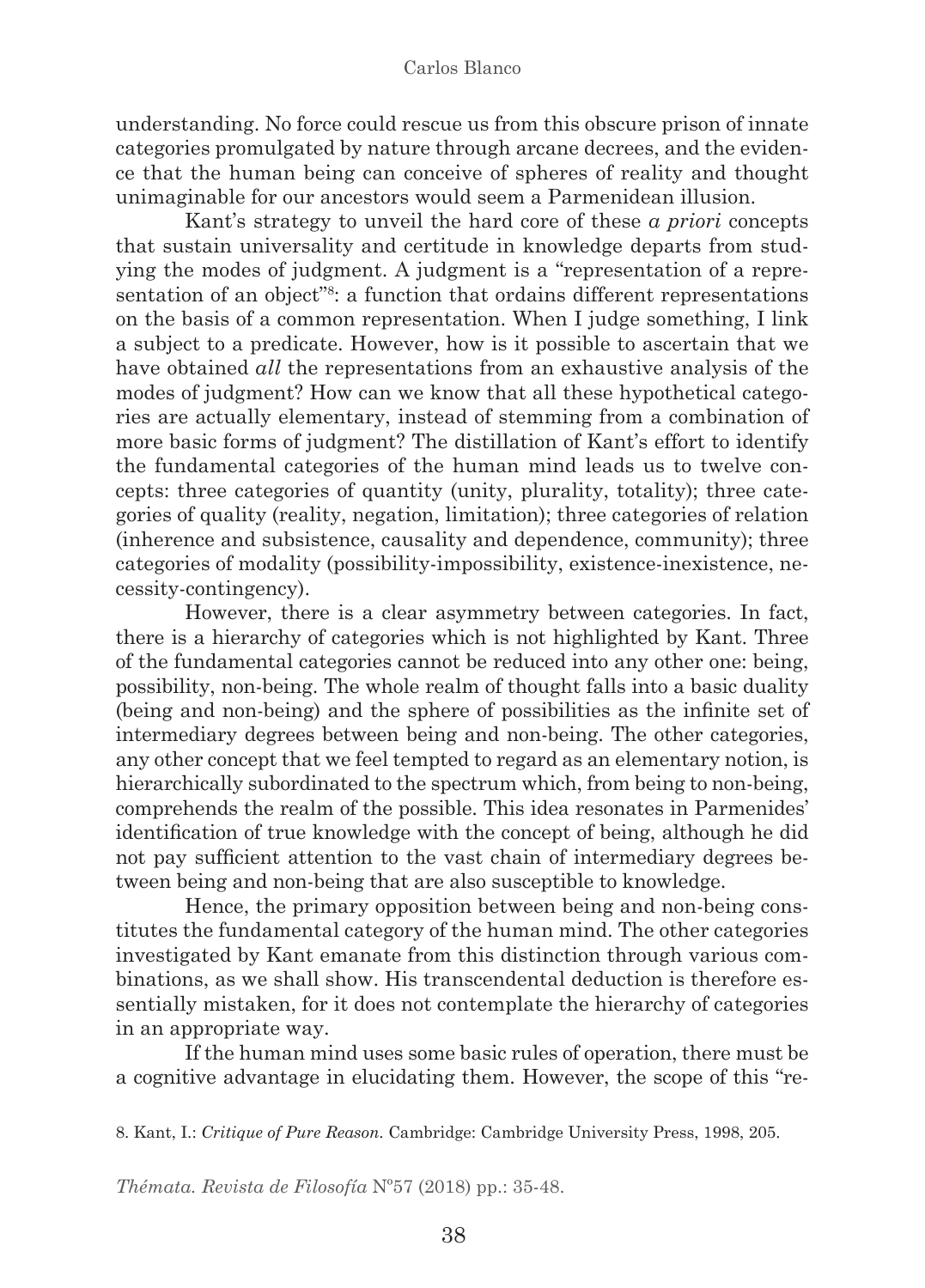search program" innately attached to the human mind can only be offered by the empirical world itself. The only plausible source from which this set of basic categories could have stemmed is the interaction of man (or any of our ancestors) with nature. Thus, it must empirical instead of pure -as Kant sought-. If we sometimes tend to consider it an immutable set of categories, it is because such a powerful bias towards rigidity obeys the limitations of our worldly experience: the deeper and greater my experience of the world is, the less rigid the fundamental concepts of my faculty of thinking will appear. In the dawn of our rationality, when our knowledge of the overwhelming complexity of the world was still precarious, extremely rigid categories filtered our imagination of the real and the possible. As our experience of the world was expanded and improved, this scheme became broadened (normally in an unconscious, non-reflective way), and the elementary concepts of mind adopted larger degrees of ductility. But the selecting factor resides in the world. Through science, our theoretical imagination has been multiplied exponentially, so that today we are capable of contemplating notions that centuries ago would have challenged even the most luminous intellects. Of course, some irreducible categories persist, from whose influx not even the most courageous and visionary minds can detach themselves: being and non-being. But this fatality does not correspond to any restriction imposed by the human spirit. Rather, it evokes the ineluctable structure of the world: we cannot change the very being of the world; we are therefore compelled to use some basic categories from whose shadow we could only escape in the improbable –not to say impossible- case of a radical subversion of the world and its fundamental laws.

The primary categories that can be derived from our experience of the world are subject to progressive refinements. Nothing prohibits their ramification into more sophisticated modes of judgment, in accordance with the realm of reality to which they are applied. However, their pillars are as solid and unassailable as the structure of the universe and the inviolability of its fundamental laws. Essentially, we can summarize these laws (whose succinct expression can be found in the laws of Thermodynamics) into two great groups:

> a) The first is about the identity of the objects in the world. Experience, even in its most rudimentary manifestations, informs us that in reality many bodies remain identical to themselves. The conscience of identity of one object with itself was founded upon the evidence offered by our interaction with the world. No matter how distressing and inexplicable some changes could be, the overall aggregate of our experiences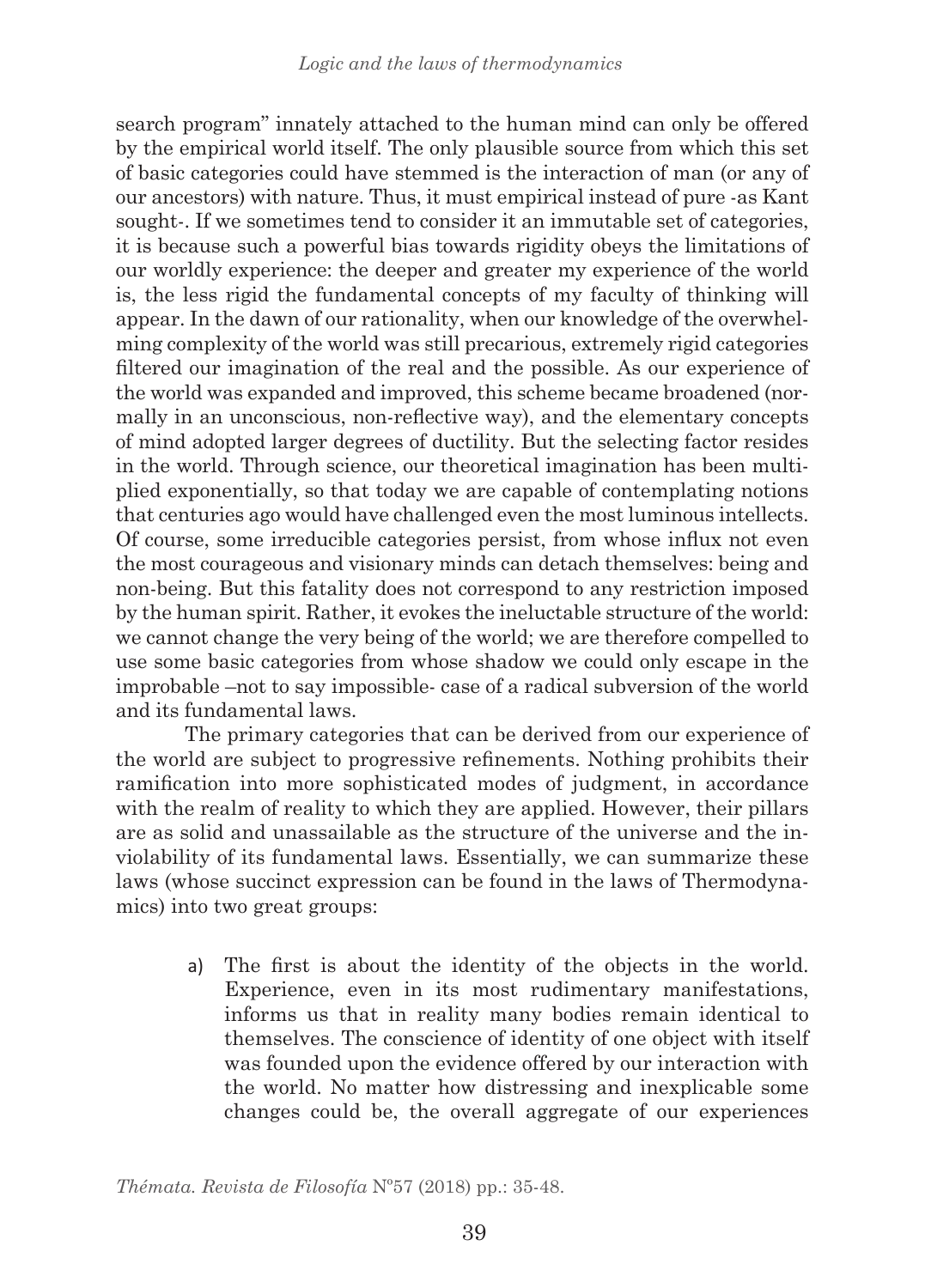pointed to one fact: a significant part of the world conserves its structure and powers. The metaphysical notion of "substance" reminds us of an important intuition: within the totality of worldly phenomena, an important fraction of its elements preserves its identity and resists any attempt of relevant modification. The thermodynamic correlate of the idea of identity (the permanence of an object in its own ontological realm) can be found in the law of conservation of energy.<sup>9</sup> In thermodynamics, it is useful to express this principle as implying that the change in the internal energy of the system *U* must be equal to the heat added to the system minus the work done by the system  $(\Delta U = Q - W)$ . However, this result points to a more general and profound law of nature, namely the symmetry between energy and time as two canonically conjugated variables whose product yields units of action: the total energy of an isolated system remains constant.

b) In the laws of Thermodynamics we find a magisterial synthesis of the great theoretical and technological developments of 19th century energy physics. Nevertheless, this science is incapable of explaining a vast array of material phenomena if its reasoning is based solely on the law of conservation of energy. Soon, it became patent that an additional law was needed to understand how thermodynamic systems work. This second law included a mysterious quantity, baptized as "entropy" by Rudolf Clausius. Its variation between states A and B is defined in terms of the quantity of heat and the temperature of a system. <sup>10</sup> Theoretical progress in Thermodynamics and

9. A technical definition of the first principle of Thermodynamics can be put as follows: "The work needed to change an adiabatic system from one specified state to another specified state is the same however the work is done" (Atkins, P.W.: *Physical Chemistry*. Oxford, Oxford University Press, 1994, p. 61). The second law could be expressed in this way: <<The entropy of an isolated system increases in the course of spontaneous change>>. The third law of Thermodynamics states that it is impossible to reach absolute zero in a finite number of steps. Sometimes a "zero principle" of Thermodynamics is added, according to which  $\leq$  if two systems are in thermal equilibrium with a third one, they are all in thermal equilibrium $\geq$ . See Atkins, P.W.: *Four Laws That Drive the Universe*. Oxford, Oxford University Press, 2007.

10. Although thermodynamic entropy (either in the classical sense given to it by Clausius -based on the macroscopic properties on the system-, the statistical and micro-level description unveiled by Boltzmann or the quantum treatment proposed by Von Neumann) is not strictly equivalent to Shannon's information entropy, both concepts can be connected through the axiomatic approach to thermodynamics suggested by Lieb and Yngvason, as shown by Weilenmann, M. – Kraemer, L. – Faist, P. – Renner, R.: "Axiomatic relation between thermodynamic and information-theoretic entropies" in *Physical Review Letters* 117/26, 2016.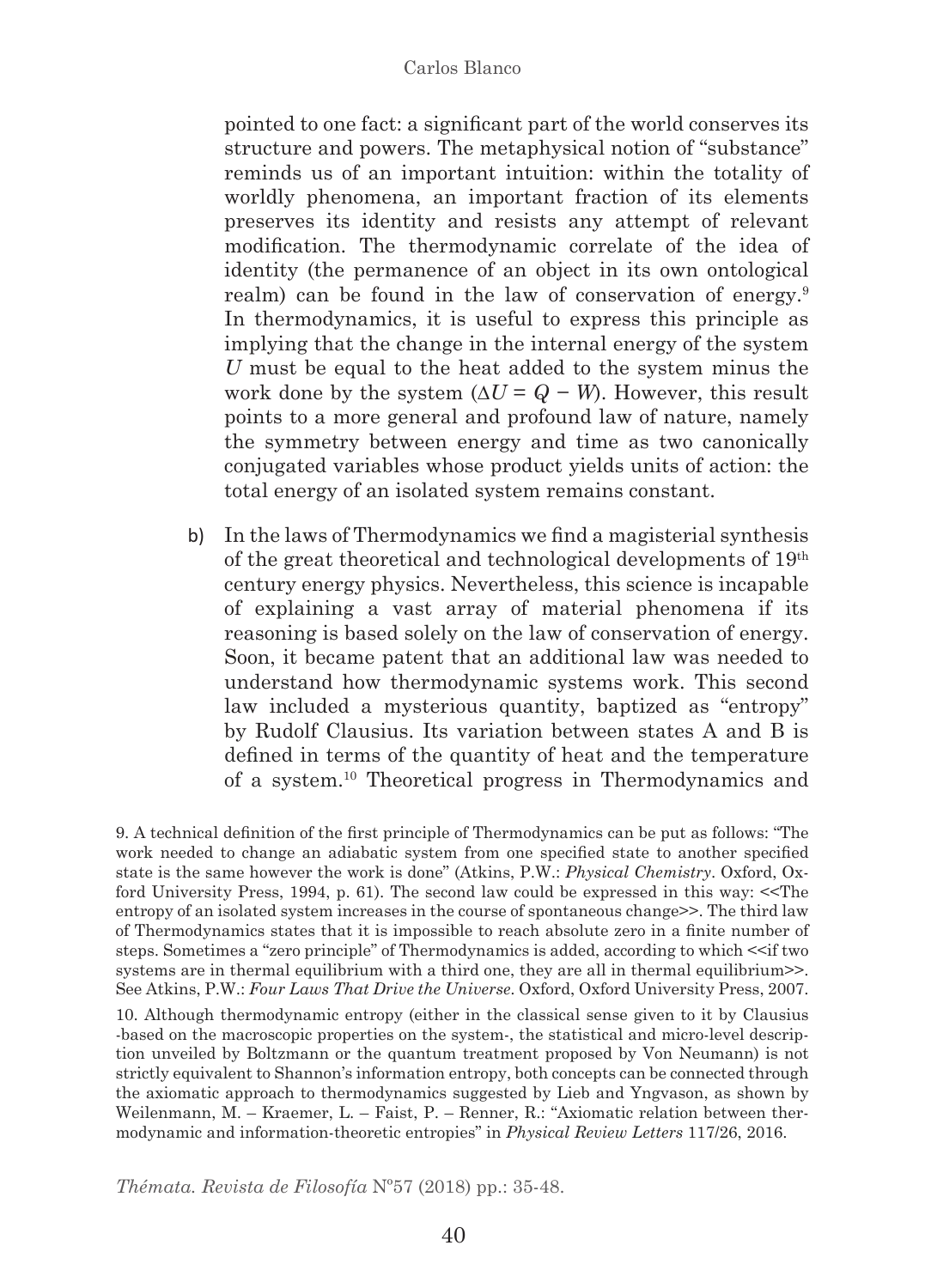statistical physics contributed to the interpretation of entropy as a measure of the degree of disorder inside a system. The work of Ludwig Boltzmann<sup>11</sup> played a central role in the consolidation of this idea. In fact, the inexorable increase of this magnitude inspired a deep and illuminating analogy with the concept of time. Sir Arthur Eddington<sup>12</sup> referred to the second law in terms of the "arrow of time," inasmuch as it imposes asymmetry, irreversibility between an event and its consequences: if entropy necessarily increases in any spontaneous change, the universe travels in an inexorable direction and time is real; the future symbolizes the point towards which the law of entropy irrevocably leads any present physical system. If disorder could spontaneously decrease, a system could return to its past form without encountering the inflexible limits that drive it into the nebulous future. But the idea of time, the notion of change between antecedents and consequences, also suggests the concept of *difference*. If the first law pointed to the category of *identity*, understood as permanence of an object within its own realm (at least as permanence of significant parts of its structure), the second principle of Thermodynamics is intimately linked to the idea of difference: the limit between one state and another, capable of breaking the apparent and rigid unity expressed by the notion of "permanence." If that which is identical to itself changes, it therefore establishes a difference with respect to itself, adopting new manifestations: "it negates itself." The idea of difference cannot be separated from the concept of negation. In its basic logical form, it points to "non-being" (just as the idea of identity refers to "being").

The explanatory power of these fundamental laws of nature covers the majority of our relevant experiences. If our model is correct, they underlie the two primary categories used by our mind in its exploration of the world: being (identity, permanence, affirmation) and non-being (difference, change, negation). Of course, a huge and potentially infinite specter

12. Cf. Eddington, A.: *The Nature of the Physical World*. Cambridge, Cambridge University Press, 1928.

<sup>11.</sup> If a system is in thermodynamic equilibrium, the probability of occupying a state i with energy E is proportional to a function of the kind  $e^{\wedge}((-E)/kT)/Z$ , where k is Boltzmann's constant, T stands for the temperature of the system and Z represents the partition function.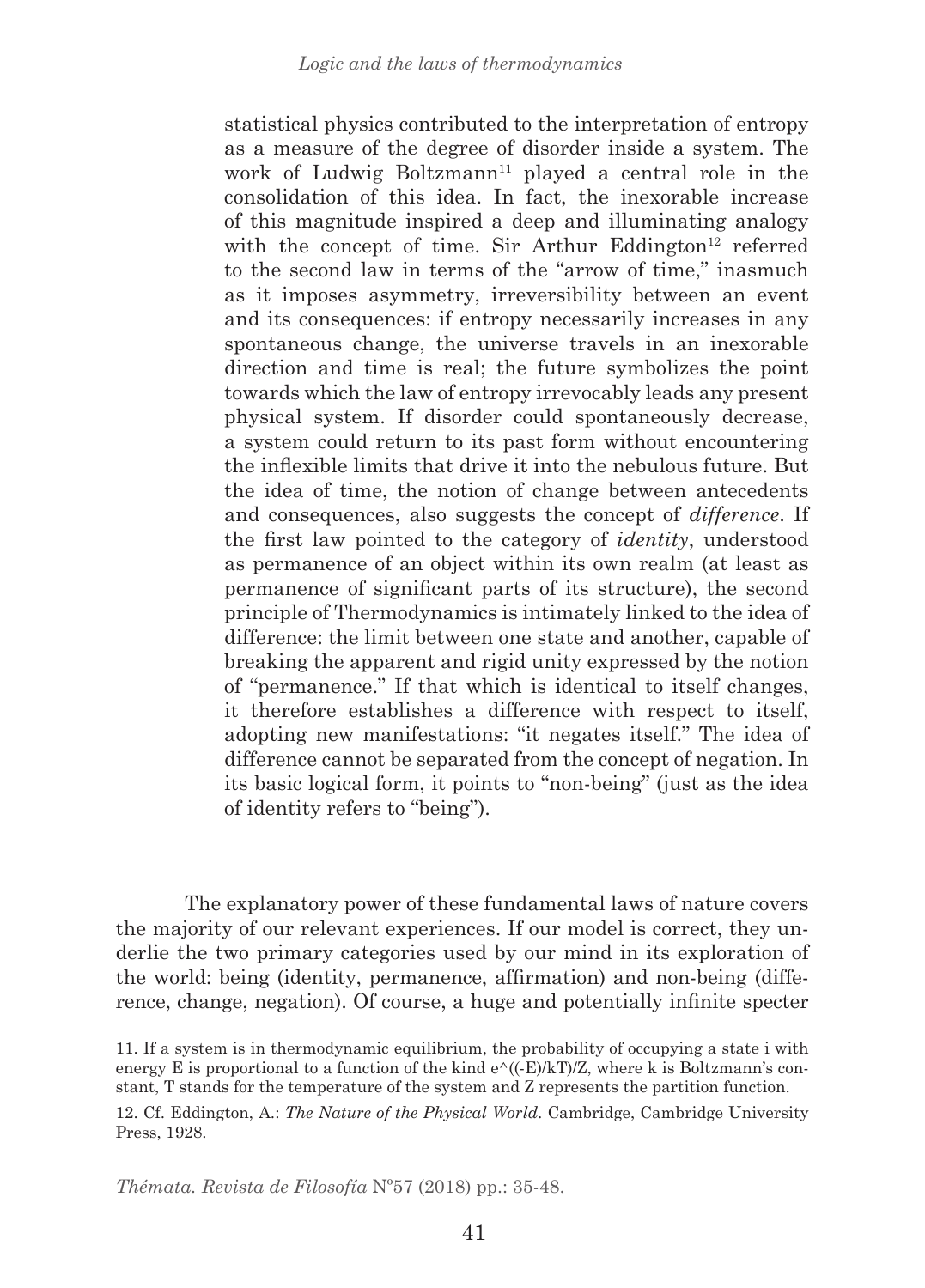of relations is associated with this duality: the realm of the possible. Hence, it does not consist of a unity as rigid as Parmenides had imagined in his famous poem, because the ideas of "being" and "non-being," of identity and difference, admit countless conjugations, leading into a much larger elenchus of potential judgments. However, the basic categories are comprised in three fundamental ideas: being, non-being, possibility (regarded as the set of variable degrees of relation between being and non-being). The remaining categories proposed by Kant emerge as ramifications of these three initial concepts and cannot be placed on the same epistemological level.

From being, possibility, and non-being and through the right combinations, we can unveil the other Kantian categories. The categories included by Kant in the realm of "quantity" are entirely reducible to our three primary categories. The notions of unity, plurality, and totality refer to the degrees of relation that can exist between being, possibility, and non-being: being considered in itself (or non-being) is necessarily unitary; if we contemplate the degrees of possibility between being and non-being, we open the window for ontological plurality; if we assume all the potential degrees between being and non-being, we suggest totality. Concerning the categories of quality, there is an immediate connection with being, possibility, and non-being (the real, its negation, and the gradual limitations or differences that can be recognized between both of them; limit is the obvious expression of difference). The categories of modality coincide with our three fundamental notions (impossibility is the conjunction of "non-being" and "possibility;" necessity is a property of the identity of being with itself and the non-identity of non-being with itself; contingency is profoundly linked to the variable degrees of possibility that can divide being and non-being). Regarding the categories of relation examined by Kant, the ideas of inherence, causality, and community arise from the conjugation of identity and difference: because time exists and reality is subject to change, its elements establish interactions and lose the impassibility that would define a static and closed universe (eternal, non-temporal, and incorruptible).

The thesis that our internal capacity of perception is fine-tuned through its interaction with the external world provides a very useful tool to escape from the objection of circularity that can be posed against any theory of innate ideas (or its analogous expression as *a priori* categories). It was Arnauld who, while discussing the principal tenets of Descartes' *Meditations*, realized that the acceptance of innate ideas succumbed to the objection of circularity:13 if we admit that the human mind is endowed with a set of ideas

<sup>13.</sup> Cf. Manrique, J. F.: "La lengua universal de Leibniz" en *Saga-Revista de Estudiantes de Filosofía* 8/16, 2007, p. 116.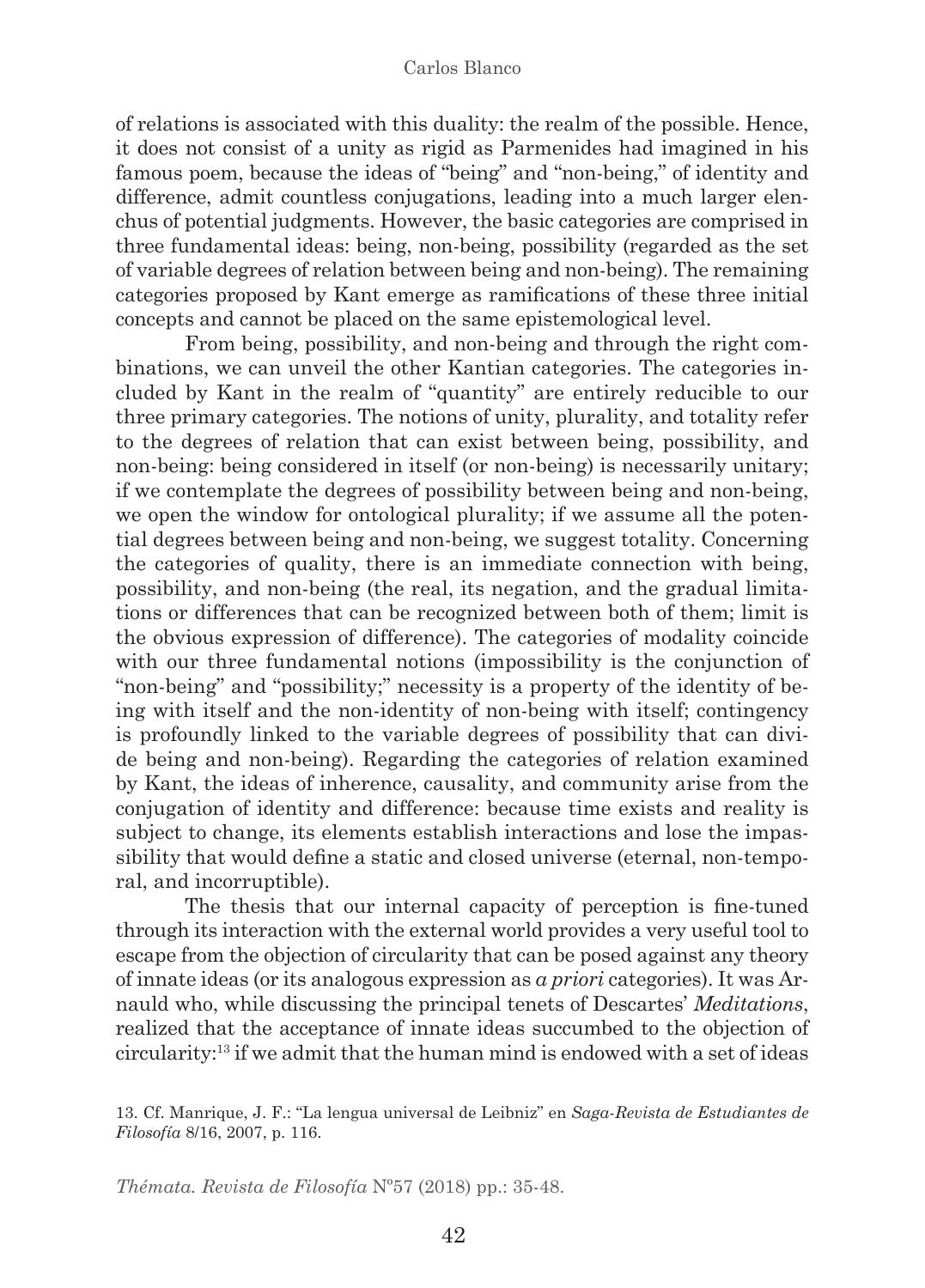that have not been induced from the world, we must identify the cause of their presence in our intellect; only a being in possession of the attributes of perfection and goodness –God- can assure that these innate ideas will not deceive us in our interaction with the external world; however, and in order to prove the existence of God, those who support innatism must depart from the innate idea of God and follow the ontological argument, but at this point we reach a *petitio principii*, because we cannot know whether it is God who has placed the idea of himself in our mind before having proved his existence. Nevertheless, if the internal disposition of our understanding (Leibniz's *ipse intellectus*) simply grants us a virtually empty set able to formalize any input (a structure rather than a specific content), even the innate dimensions of this perceptive apparatus will be susceptible to a gradual fine-tuning elicited by the demands of the external world. Hence, it will be possible to obtain an increasing degree of certitude in our conviction that, in spite of filtering our perception of the world through innate structures, their flexibility always overcomes their rigidity.<sup>14</sup> Here we can contemplate the explanatory advantage of any mechanism based upon the duality between variation and selection, whose reciprocity avoids circularity, as it does not consecrate any of the two poles but defines each of them in its mutuality and complementarity with the other.

Kant is opposed to inducing the fundamental categories of the mind from experience. Given that he does not want to run the risk of depriving them from universality and necessity -features that the material world can never bestow-, he prefers to satisfy the demanding petitions of a rationalistic intellect. However, we can find a series of arguments that prevent us from this stubborn reluctance to sustain the fundamental categories of understanding upon the structure of the world.

First of all, Kant himself would have to admit that not all categories are invested with universality and necessity, for what shall we say about the category of "contingency"? Is it necessary? Of course, our author puts this category inextricably paired to the idea of necessity, but the very concept of contingency excludes the features of necessity and universality. Regarding plurality, shall we say that it is necessary for plurality to exist in the world? How do we know that the world could not subsist as a monotonous and immutable unity, with no cleavages between causes and effects, with no division between substances and accidents, with no disharmony between agents and patients? Kant concedes that the human mind empirically associates objects by virtue of affinities. Following him, the categories that nurture the operations of our mind could entail the

14. I have dealt with this problem in "Truth in an Evolutionary Perspective" in *Scientia et Fides 2*/1, 2014, pp. 203-220.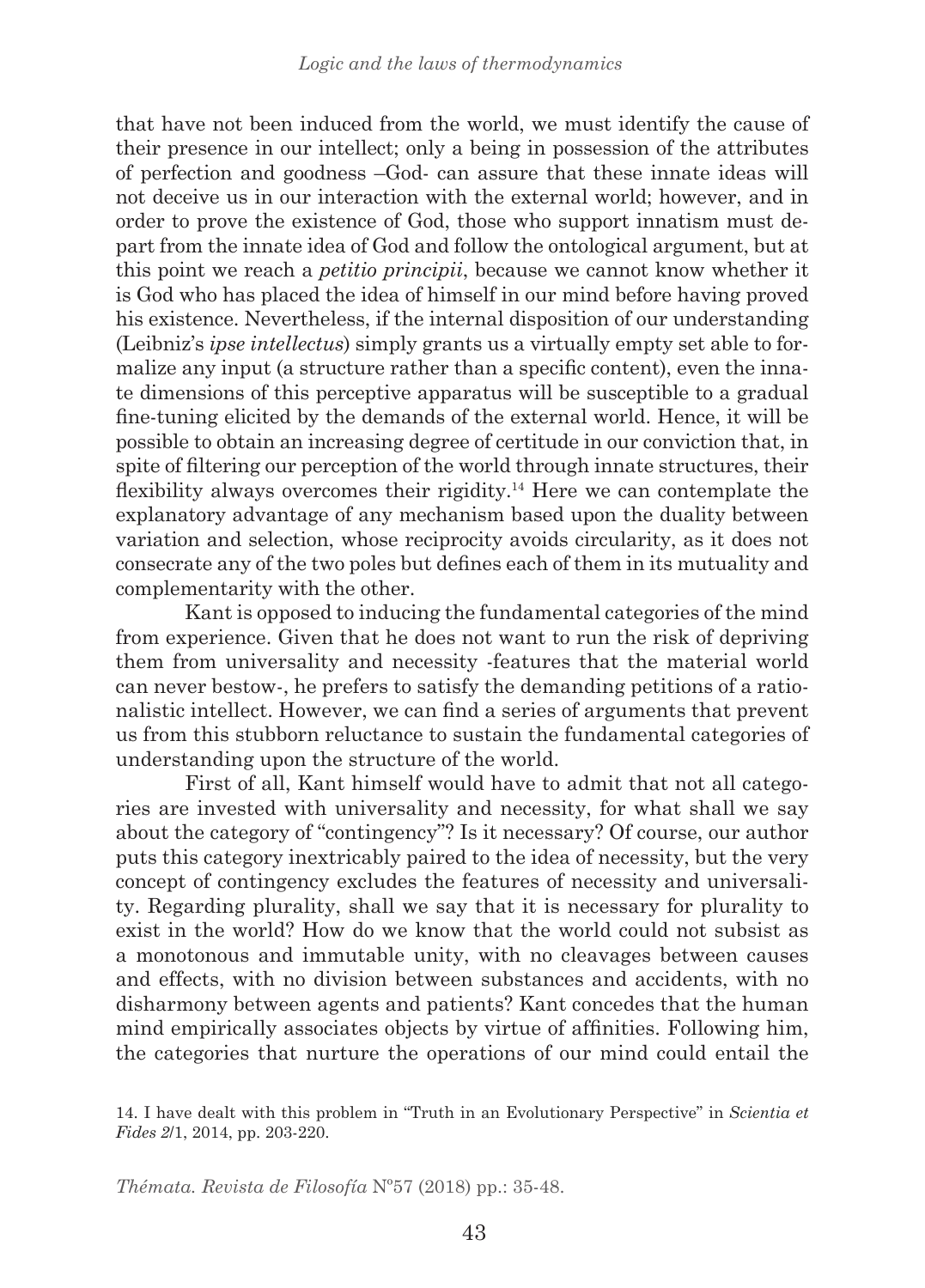recognition of patterns inferred from the structure of nature, organized in more or less compact domains whose disposition suggests increasing or decreasing degrees of affinity.

Necessity is a category intimately connected with the idea of permanence, of identity (the logical form of an analytic propositions is: "A is A;" this proposition is necessarily true and it can never succumb to contingency), but it does not exhaust the sphere of intelligibility offered by the remaining categories. If we accept the logical legitimacy of change and difference, we must admit the autonomy of the contingent realm, of that which instead of being closed over its own identity assumes new structures, often unforeseeable. Therefore, and in order to become intelligible, not every judgment needs to be reduced into the categories of necessity and universality.

The demand of necessity, upon which Kant constantly insists in his *Critique of Pure Reason*, can stem from two sources: psychological imperatives or knowledge of the fine structure of reality. In the first case, my longing for necessity and my will to find it beyond any evidence is subjective and arbitrary; it is due to causes that are alien to the purity of logical reasoning which Kant has fervently exalted. I want to contemplate necessary connections, radiations of the immutable, because I may feel tormented by the evanescence of my own life, my own happiness, my own hopes and desires. As I fear death and the abrupt ending of all the venturous experiences that I have lived, it is outside me where I look for that permanence that I cannot find in my own being. Distressed by the inconstancy and volubility of many of my thoughts, wills, and efforts, overwhelmed by the deep insecurity that the threatening mysteries of life produce in my spirit, I shed all my anguish into the world and I try to detect in nature signs of the irrevocable permanence which is absent in my mind.

In the second case, the search of necessity is not rooted in the abysses of human psychology but in the understanding of the world. Here we can therefore say that our longing for necessity is utterly justified: it emanates from the discovery of patterns of behavior that describe the most relevant features of the universe. If I know the structure of the world and I am capable of understanding how its parts are imbricated and how some elements are repercussive upon others, then I can predict rules of behavior closely adjusted to reality. It is true that nothing can guarantee, in apodictic terms, that an object released from my hand will always fall on the floor, because there is a disturbing but unlikely chance: at some point, this body may behave in a different, unforeseen way. But if I penetrate the structure of the universe and I unveil its physical laws, I will realize that there is a profound reason why the body falls on the surface of the Earth. Newton called it "gravity," although he could not solve the problem of *actio in distans*: how a body, as massive as it can be, can attract another body if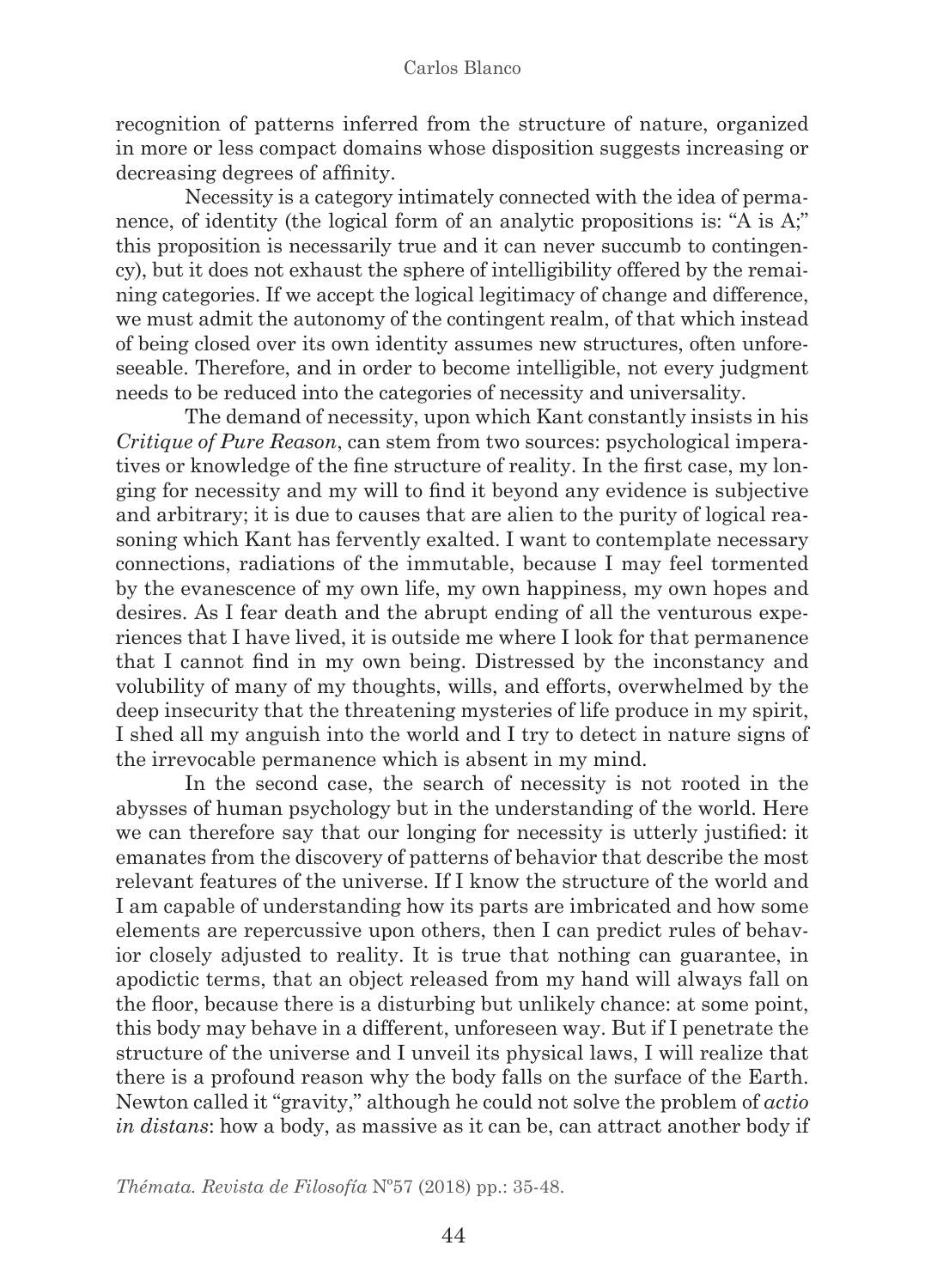they are spatially separated. It was Einstein who, through a profound and fascinating study of the structure of space-time, understood that gravity is the effect of the curvature that massive objects exert upon space. And in a set of equations, admirable for their beauty and synthetic power, he summarized this intuition in terms of the relationship between the curvature tensor and the stress-energy tensor. With knowledge, uncertainty before the future disappears: if I know the fine structure of the universe, my predictive power asymptotically approaches the limit of perfection that would bless a divine intellect.

There is, of course, a quantum uncertainty that forbids the complete determination of the destiny of the universe. But the world could be locally non-deterministic and globally deterministic. Also, we have discovered this limit to our predictive knowledge after a deep and rigorous research into the structure of the world. This inquiry has permitted us to elucidate a fundamental uncertainty and express it into a set of equations which in some way "circumscribe" it (or, as paradoxical as it may sound, they determine this uncertainty). And contrary to the constraints imposed by Heisenberg's principle, the chaotic behavior shown by some systems that are extremely sensitive to small alterations in their initial conditions does not involve a fundamental uncertainty; therefore, it does not close (at least in such a clamorous and sometimes saddening manner) the gates of our understanding of nature.

Our knowledge of the world still lies in darkness. In every branch of science new questions emerge, and it is possible that the power of our intellect will never solve all mysteries. However, as we gain a more comprehensive understanding of the universe and its astonishing sophistications, shall we not feel legitimate to say that we have elucidated the patterns of behavior prevailing in the world, so that uncertainty before the future does not distress us any longer? Untamed questions will always exist and will constantly increase our thirst of wisdom, the horizon of our curiosity, because the world is potentially infinite, and a finite intelligence can never extinguish the unceasingly new light that the universe offers under the form of unknown intellectual challenges.

The "transcendental" realm, the hypothetical sphere that contains the conditions of possibility of understanding, simply reflects the degree of development of our conscience of the world and our own beings. It can be perfected through the feedback given by the world itself; it has happened in the past and it can occur in the future. Kant's rigid scheme of categories confines understanding to a timeless prison, obstructing any fruitful dialogue with evolutionary biology. It raises a wall, colossal but futile, between epistemology and biology, condemning philosophical inquiry to a sterile conflict with the natural sciences. Of course, we can excuse the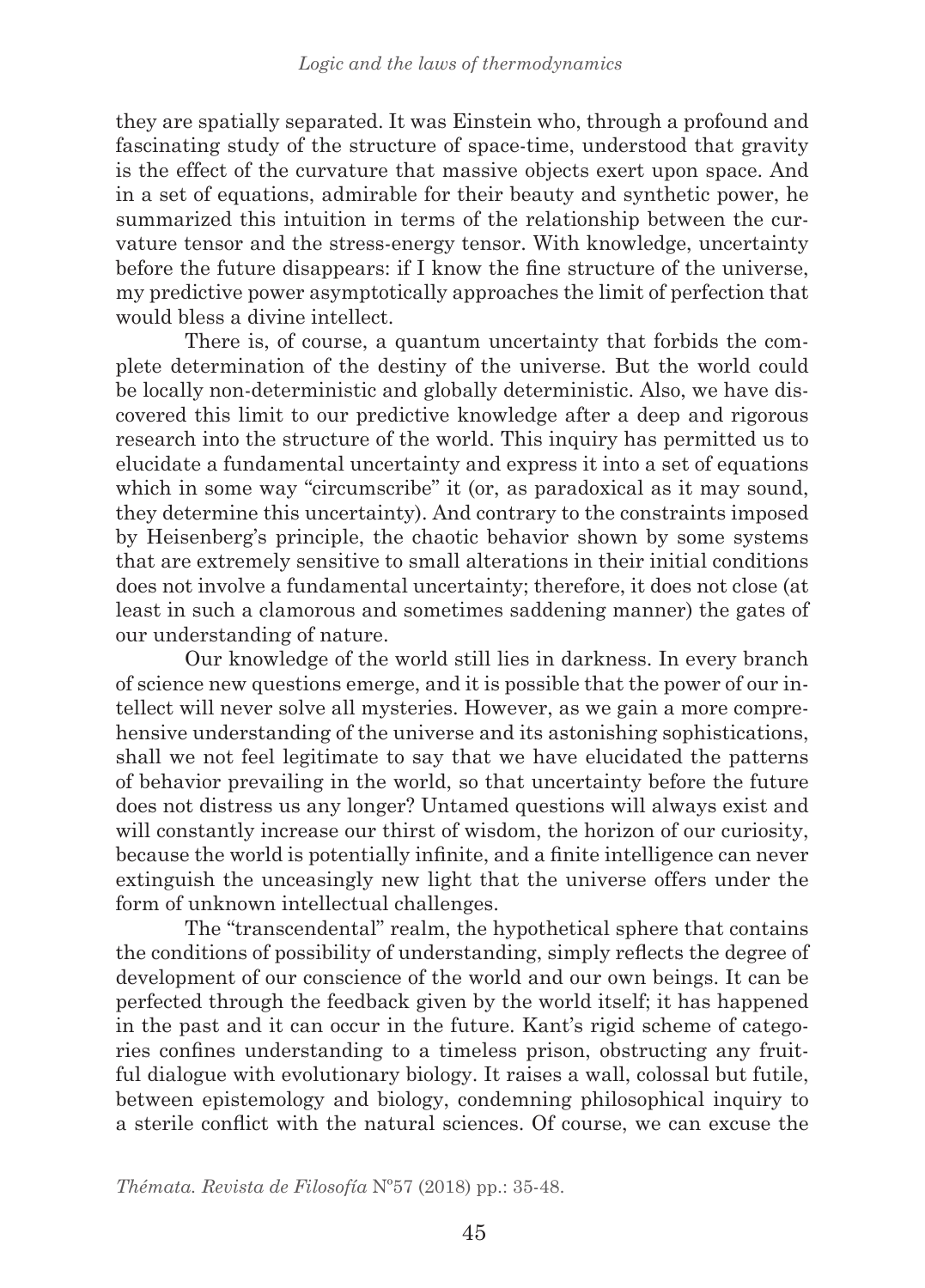egregious philosopher from Königsberg for having supported this understanding of the human mind, because a fundamental truth about the human species and nature (evolution) was still unknown. But nowadays we are capable of deciphering the intimate language of the biological kingdom, and the discoveries about our evolution from non-human ancestors whose intellectual faculties were inferior to ours grant us invaluable light on our origin.

Overwhelming evidence suggests that mind has evolved from less complex stages into the levels crowned at the present time. Nothing can be gained from opposing this fact. To take refuge in the lacunae that still cover some aspects of the theory of evolution will only delay the advent of the inevitable: an evolutionary understanding of the genesis of our most remarkable mental abilities. It is unfeasible to think that the set of elementary categories used by the human brain<sup>15</sup> in its exploration of the world has been born once and forever, in an unknown moment of the past and through enigmatic causes, because science draws a very different and plausible picture (the gradual development of more sophisticated categories out of more elementary notions; evolution may still be working). Hence, any philosophy that is melancholically attached to epistemological dualism and eager to build a celestial temple for human intelligence, a sacred citadel that protects it against any kind of empirical serfdom, is condemned to capitulate sooner or later.

Logic, in short, is the mental replication of the world. Perhaps not so metaphorically, it may be said that logic is the assimilated world; it is mental thermodynamics, because it sticks to the operational rules that govern the universe, whose foundations appeal to the basic principles of thermodynamics (the transformations of energy). Nature provides the norm for the basic categories of our logic. The universe constitutes its own law, but the human mind needs to split both spheres and distinguish between the elements and the operative rules that deal with them.

15. Although still a broad speculation, it is not implausible to think that the human brain is endowed with some neurobiological structures in charge of recognizing the fundamental logical patterns that we have outlined in the previous paragraphs (in essence, identity, difference, and possibility). Neuroscientists have gathered evidence of the existence of "place cells" that activated in tasks relating to spatial orientation (see O'Keefe, J.: "A review of the hippocampal space cells" in *Progress in Neurobiology* 13/4, 1979, pp. 419-439). Would it be too bold to suggest the presence of "logical cells", activated when we use these primary logical categories?